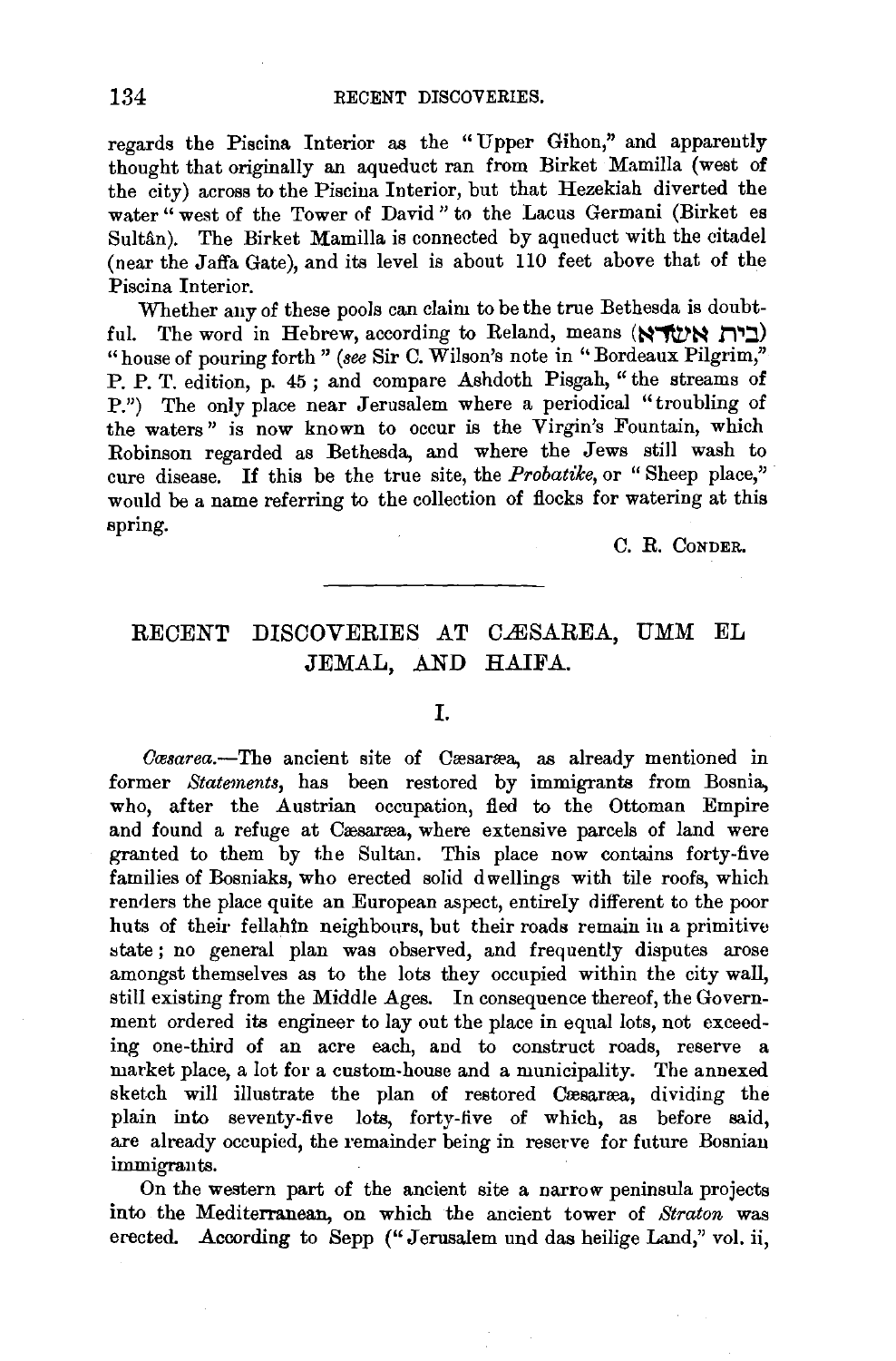$p_0$  573), and Reland, p. 670, a certain Straton of Greece first founded the city, who evidently was a Syrian general, and the fact that the " day on which the kings from the dynasty of the Chasmonians (Chasmonaer) commenced to govern was called the day of conquest of the tower of Straton" illustrates its importance.

Dr. Sepp further states that in the interior of the tower a "tabula Domini," a table where Christ ate with His disciples (Odorich, 1330, c. 55), was shown. Strabo (xvi, 2) knows the place by the name of the "tower" of Straton with a port," and Josephus (Wars, chap. xxi, 5) mentions its fall into decay, and its re-erection by Herod the Great, as well as the foundation of the beautiful city of Cæsaræa. , This tower of Straton is no more; the high tower ruin, characterising Cæsaræa in modern times from a considerable distance as such, has been pulled down, and a modest Government building, the seat of a Moudir, replaces it partially. Many



okes of powder were used to destroy this remarkable monument, with its walls up to 12 feet thick, but its vaults remained in the first storey and may wait a generation more until they are opened; as much as I could make out, these vaults were plastered and must have been used as water reservoirs ; the tower, rising to about 60 feet above the sea, was in want of sweet< water.

Amongst the *débris* of the floor of the first storey the octagonal pedestals of former pillars were brought to daylight ; the pillars had a diameter of 5 feet 3 inches, were yet in all 3 feet 7 inches high, and showed the simple cornice as sketched. They were built of sandstone similar to all the other buildings.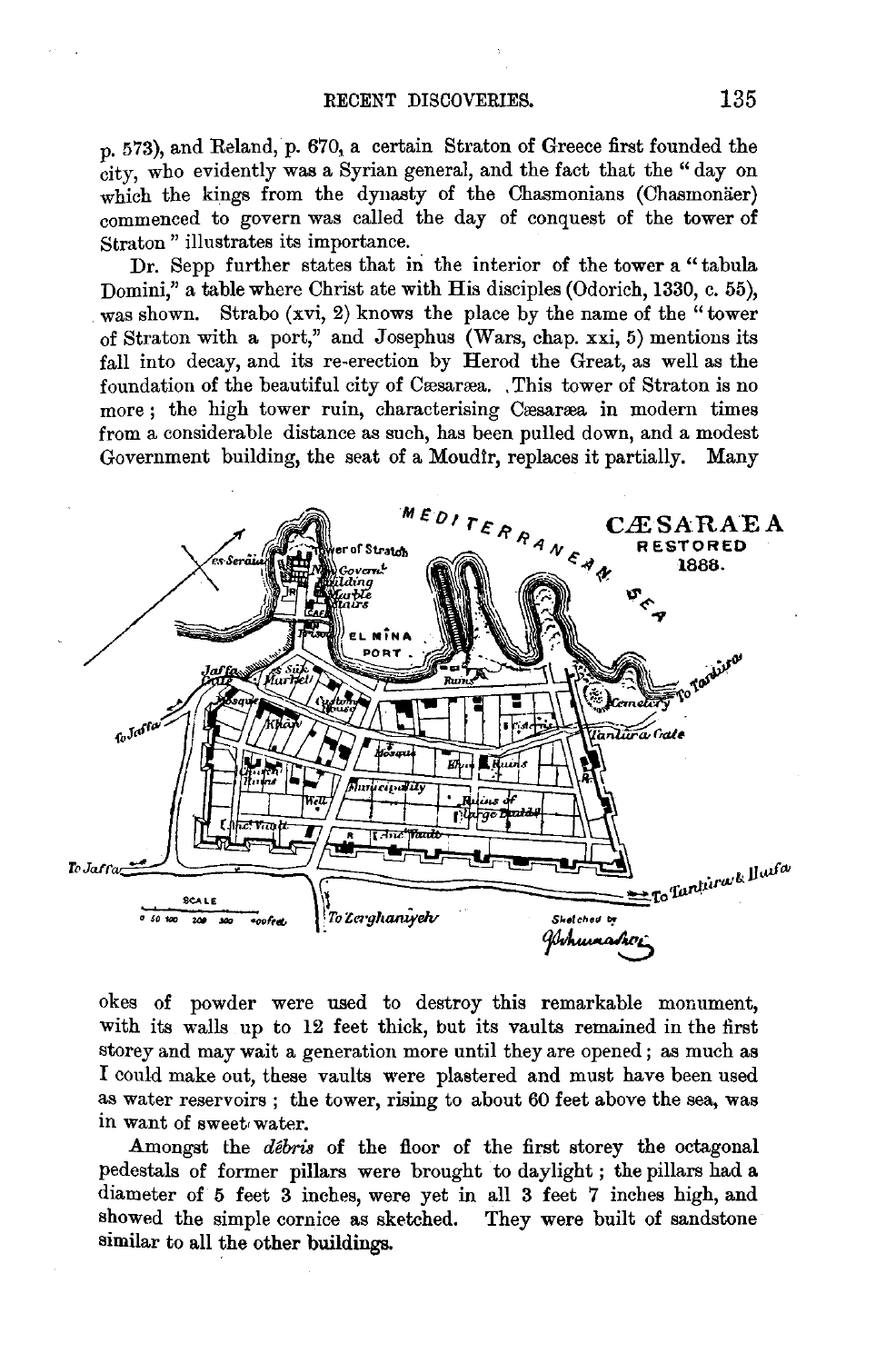

The large building stones of the lower part of the tower are bossed.

Vault Pillar.

and below the pillar above given, on the eastern front, arranged as sketched.



The floor of the tower is similar to the Arab cementing, "Barbarika," frequently used in this country for floors and roofs; a layer of good mortar, 12-inch thick, in which small fragments of flint and other hard stones, pieces of brick and tile, are laid, and the whole mass stamped until it hardens. On the north of the tower a stair was opened which evidently led to the small northern harbour ; its steps are made of good white marble, 4 feet wide, and each  $9\frac{3}{4}$  inches to  $10\frac{1}{2}$  inches high, surrounded by bossed blocks.



The ancient Christian Basilica, in the south-east corner of the Middle-Age city wall, is entirely laid in ruins, and the apses are overbuilt by a Bosniak dwelling-house, while a new mosque is erected a little to the west of it ; all I could save were a couple of fine Corinthian marble capitals and fragments of the vaults. The Bosniak houses partly occupy the counterforts of the city wall. Near the southern gate a small vault, 5 feet wide, carefully built, was opened, but immediately filled up with straw, and another, with thirty steps leading into the corridor surrounding the wall on the outside, near the church mentioned ; every discovery is carefully hidden by the Bosniaks, who, hostile as they are, fear nothing more than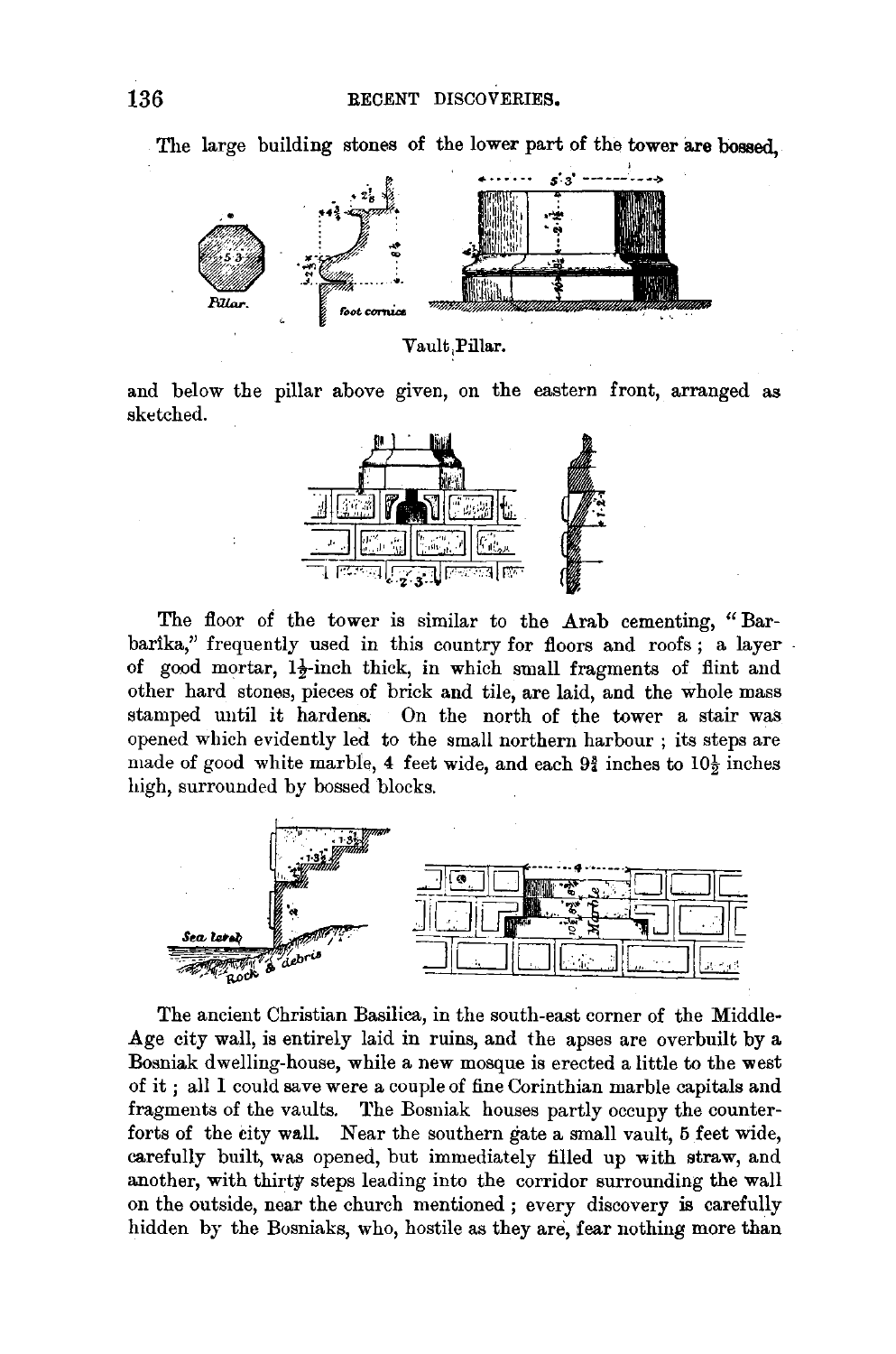the penetration of foreign elements ; therefore no stranger is welcomed there, and, although they recently were obliged to erect a "Menzûl" or fellahin inn for travellers or guests, no visitor will remain longer than absolutely necessary, he finding the streets desolate, and no sympathetic friendly face to answer to his wants.

After passing through the gate leading to Zerghaniyeh, I arrived at the depression marking the Roman hippodrome. I here and there found recent excavations, and the field covered with fragments of marble and building stones-of the latter, thousands and thousands being constantly exported to Jaffa. Of the fine marble ornaments brought to



Marble Ornaments from Cæsarea.

Besides a number of Christian emblems, crosses, laurels, &c., I also found a fine small marble capital 1 foot  $11\frac{1}{2}$  inches high, 1 foot 4 inches



Marble Ornament and Greek Inscription from Cæsarea.

in diameter, which shows a carefully-hewn cross on a sort of scutcheon,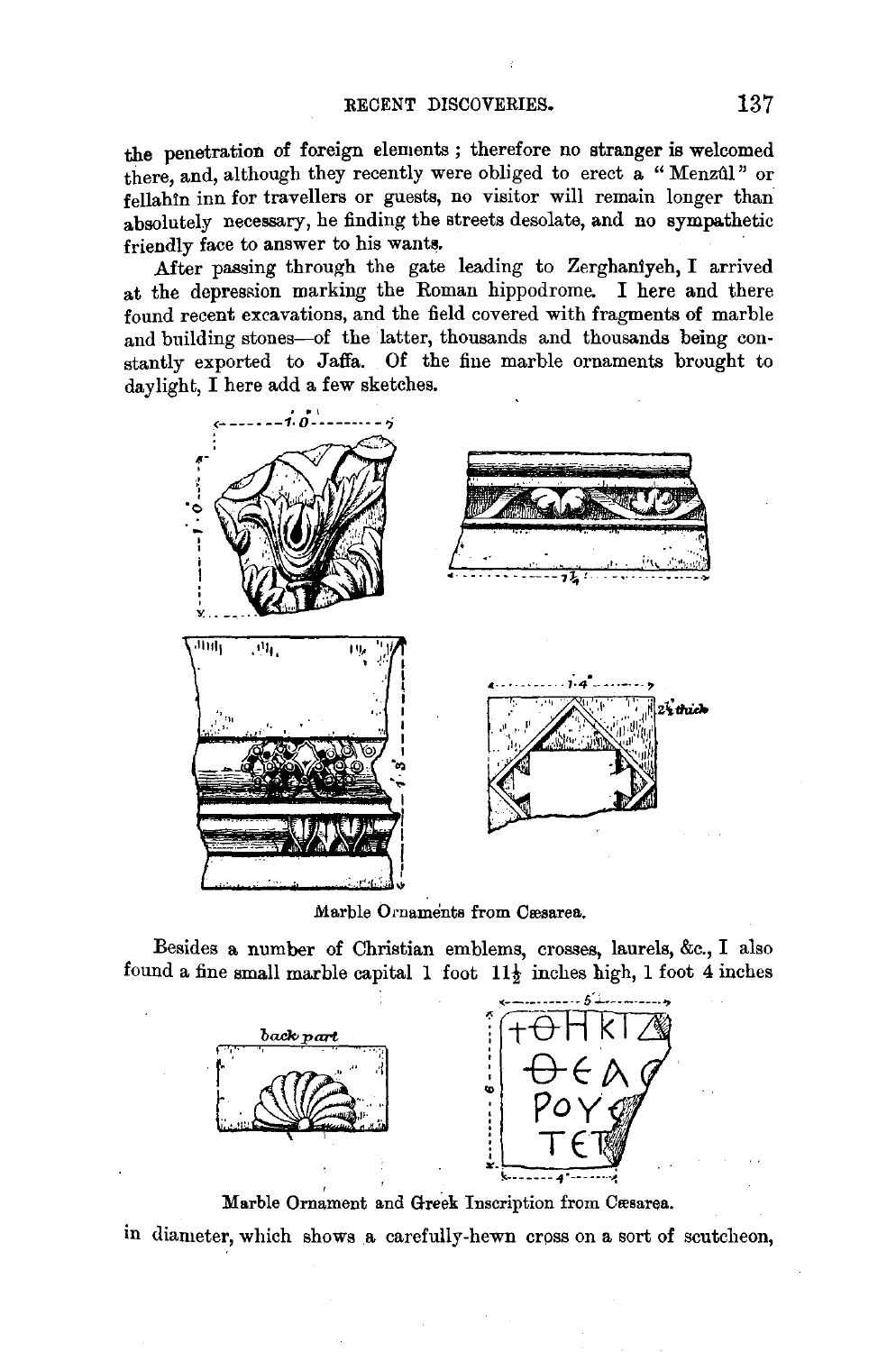and on a planted field next to the Hippodrome a Greek inscription on a



Marble Ornaments from Cæsarea.

marble piece. The Bosnian immigration is still continuing, although on a very small scale.

*Umm el Jem&.-The* Jewish colony on this ancient site in the neigh $bound$  of Zimmarth will soon be inaugurated ; seven buildings are ready for habitation. Of ancient remains very little was found. Large hewn building stones, 4 feet below the surface of the earth, and foundation walls, parts of sandstone columns  $2\frac{1}{2}$  feet in diameter, four large cisterns, a small press, and some graves were found ; the press is but 3 feet long, and consists of the Nari-stone. The graves were about 3 feet below the surface, were 5 to  $6\frac{1}{2}$  feet long, surrounded by rough stones and covered by limestone plates, and contained some human bones. There was no sign of any carving on the slabs. Just above these graves, on the surface of the earth, there are also signs of an old cemetery of Bedawin origin, as stated by the fellahin of the district, and also signs of the wely of a Muhammedan saint under an old oak tree.

*Haifa.-In* the interior of the present city, near where the southern part of the city wall formerly stood, an old house, said to have been built before the regular settlement of the place commenced, was pulled down, and in the foundations of the new one the masons struck an upright standing granite column with a marble capital and some foundation walls. I tried to convince the proprietor to follow up the subterranean walls, but in this did not succeed. Nevertheless, I brought the capital to daylight, and annex its photograph, from which will be seen that it is of Christian origin, it bearing a cross in the upper part of each of the four sides. The diameter of the column was 1 foot 1 inch; the height of the capital 1 foot  $3\frac{1}{2}$  inches. The sculpture is not very fine, but distinct, and resembles the works of Crusade churches.

This column head is actually the first antiquity found within the limits of the present city of Haifa, and I feel convinced that it belonged to a crusading monument. Rohricht (" Zeitschrift Deutsch. Palrest. Verein," Bd. x, 4, pp. 203, 207, 216, 227, 310 ff.), in his highly valuable account on "Studien zur mittelalterlichen Geogr. u. Topographie Syriens," states that, among the properties held by the Crusaders in the 12th and 13th centuries, a house in Cayfas, on this side of the river,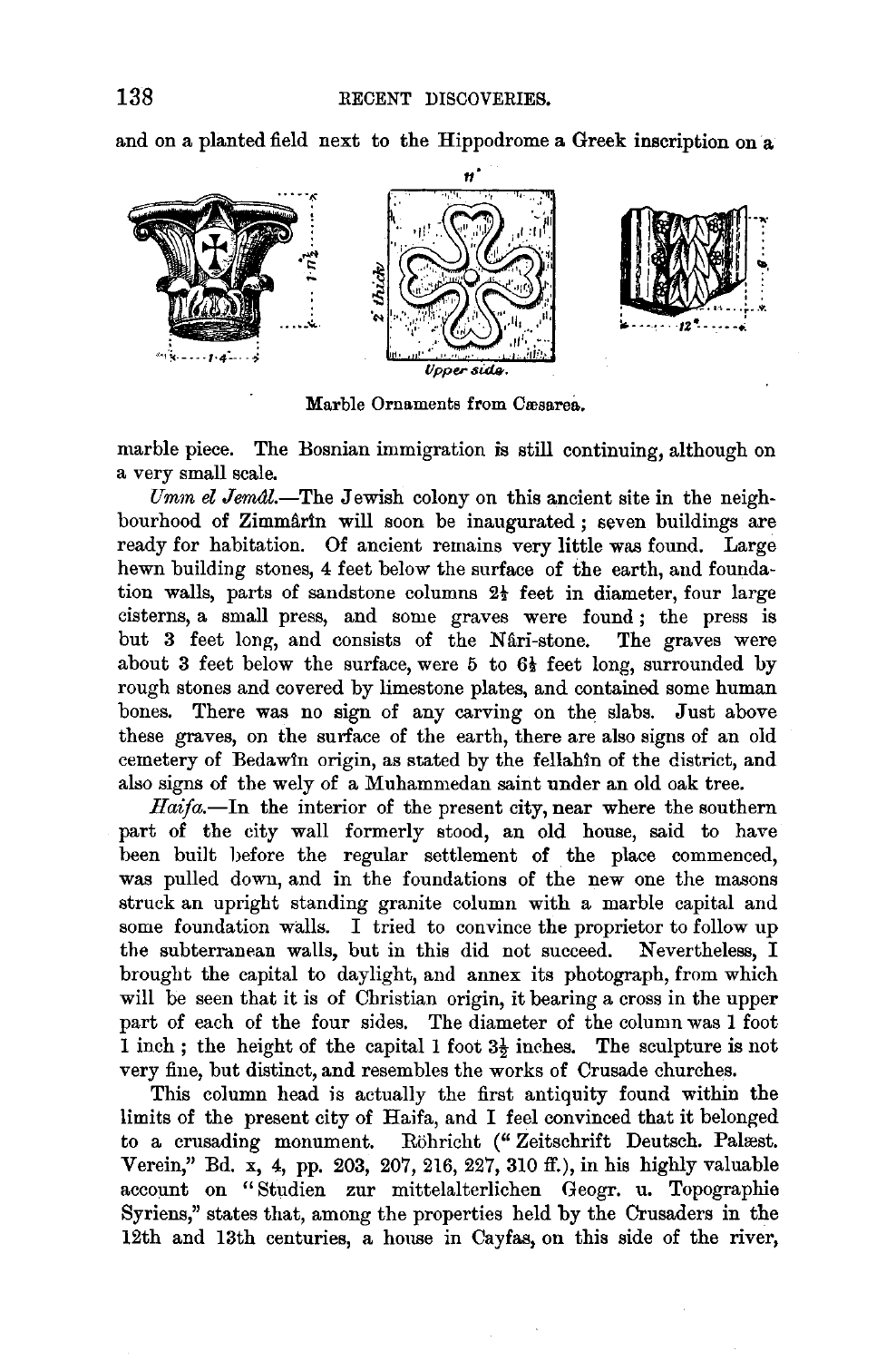next to the gate which leads to Accon, belonged to the Abbey of Galilee, and on p. 310 he states the existence of a church, "ecclesia S. Mariæ." On pp. 207 and 208 he says that the Church of the Holy Sepulchre had property between Chayfa and Palmarea ("in villa deserta



Marble Capital found at Haifa, from a Photograph.

inter Cayfam et Palmaream sita," etc.). Palmarea must have been built on the actual place where the present city of Haifa stands, while the old site of Cayfa was at  $H<sup>3</sup>$  el 'Atika, on the Râs el Krilm ; and the name, the Palm City, owes its origin to the existence of a fine palm grove east of Haifa, near the Kishon river, where still hundreds of palm trees are cultivated, and where here and there cisterns and ruins are found. Also close to the so-called Gate of 'Acca (Buabet 'Acca) a rock-cut Birket with water channels, and a destroyed tomb, carefully pierced into the solid sandstone rock, were laid open at the construction of a road from said city gate towards 'Acca.

Besides these facts, which already seem sufficient to prove that modern' Haifa is analogous to Palmarea, it must be stated that, according to reports from old inhabitants, Haifa (or Hêfa) was built on ground with scattered ruins by Daber el Omar, who destroyed ancient Haifa because that position was too much exposed to the invasions of Bedawin and the renowned highwaymen of the neighbouring village of et-Tireh, and built a wall and castle more towards 'Acca, from where he could attend easier to the inhabitants, respectively send them protection, and obliged the old Haifiotes to settle the new place within the wall he built, which settlement was first called el 'Amâra, until the old signification, Hêfa, again became familiar. By old fellahin Sheikhs now and then 'Amâra is yet named for Hêfa, and this name sounds similar to Palmarea. Briefly, there is no site of an ancient place between Hêfa el 'Atika and the Kishon on this side of the river except the building ground of modern Hêfa, which must therefore represent Palmarea.